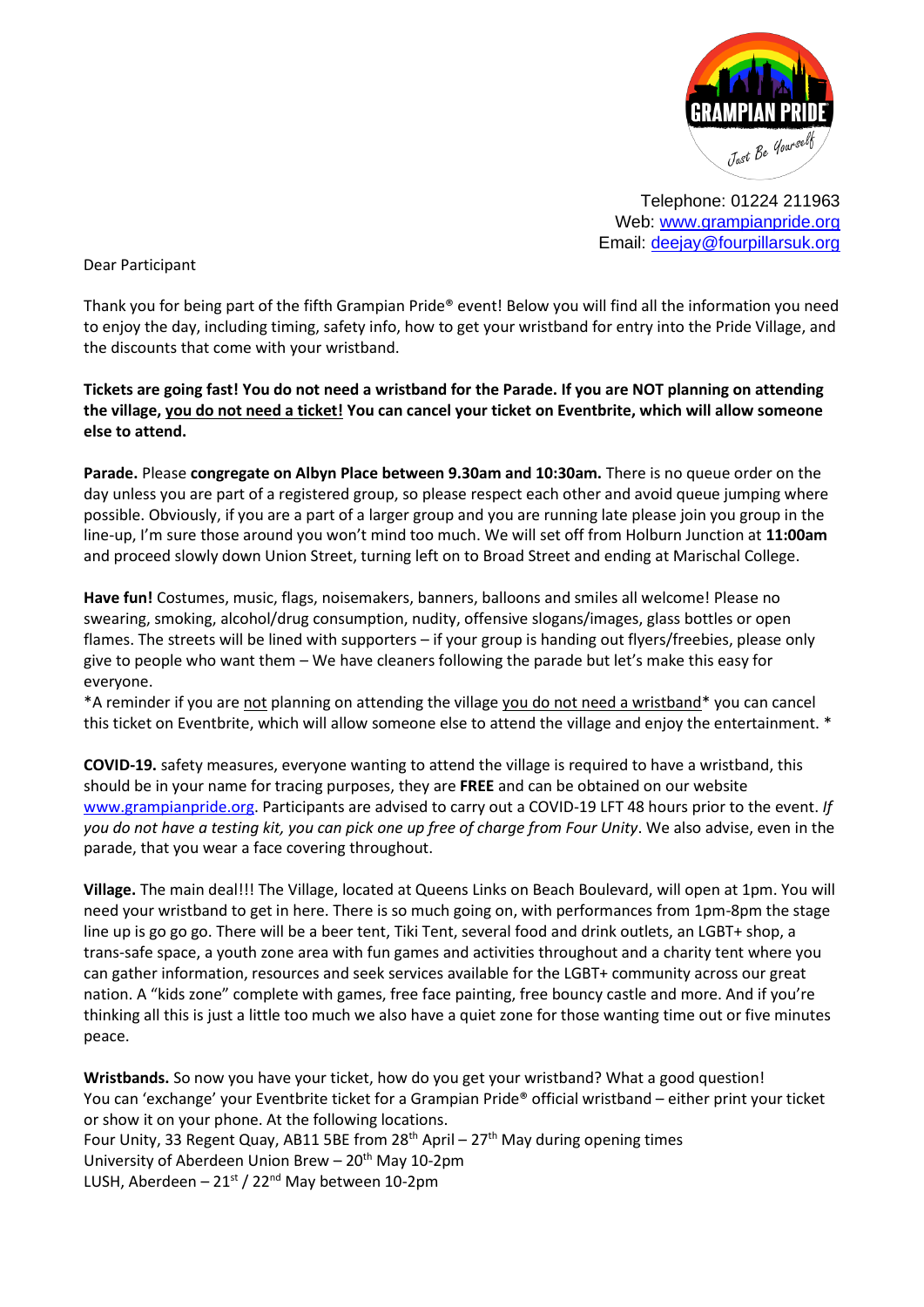Marischal Sq on 28<sup>th</sup> May between  $11 - 1$ pm Beach Boulevard  $28<sup>th</sup>$  May Between 12 – 4pm

To exchange your ticket for the wristband simply bring along your Eventbrite ticket. You do not need to print this off, simply show us your ticket on your phone, if you do not have the app or access to a printer you can give us your name at the desk and we can find you, please remember though this takes longer so holds everyone up.

**Parking & Transport.** THERE IS NO PARKING AT THE PARADE, only very limited parking in nearby streets – many will be closed. Strictly **NO PARKING** at neighbouring businesses – Anyone parking in these areas attending Grampian Pride® are liable to a fine from the owner(s). Please leave the car at home!

There is no parking at the village site and there is only limited time parking along the beach. There is strictly no parking in neighbour's carparks, including: Transition Extreme, Asda, Codona's, Beach Leisure Centre or Beach Ballroom. Anyone parking in these areas attending Grampian Pride® are liable to a fine from the owner(s). Street parking around the site is also limited with roads already closed off for Pride and resident parking so the simple answer is - leave the car at home! **Disabled parking** is available for up to 5 cars only.

**Bag Checks.** For health and safety reasons, Bags may be searched upon entry to the Pride Village, and bags larger than a general size rucksack will not be allowed in. Any alcohol, illegal drugs, glass bottles or weapons will be confiscated. Please don't bring in liquids, including bottled water, this is because the security cannot eliminate it's possibility of being alcohol. Free water will be available onsite

**Alcohol & Smoking.** There is alcohol served on site for those over 18. But please don't be tempted to bring your own! You will be searched upon entry and any alcohol confiscated before you will be allowed in. If you are seen with alcohol, not purchased on site, it will be confiscated, and you will be asked to leave. Codona's are supplying the beer tent with great deals and a fast service. All other alcohol laws apply, no under 18's will be served, and challenge 25 will be in force so if you are under 25 or lucky enough to look it please bring ID. If you are not sure, bring it anyway! If you are drunk, you will be refused service and may be asked to leave the village. Smoking is allowed onsite – please be respectful of people around you.

**Dress code.** Anyone can wear anything at pride, as long as you are comfortable in yourself. However, the exception to this is: no nudity or offensive slogans/images – please remember that there will be lots of children across the city and to be respectful to others.

**Young People.** Everyone is welcome at Grampian Pride® and we have certainly got enough to entertain the whole family but if you are under 12 years old you will need to be accompanied by an adult at all times. This is not to ruin your fun, but simply to make sure you are safe. We also recommend that young children have a 2<sup>nd</sup> wristband with emergency contact details on. These will be supplied free of charge at the main gate on the day of pride.

**Kids zone.** The "kids zone" area will be fenced separately from other parts of Pride. This is because no alcohol will be allowed in this section of the village. Inside will be the bouncy castle, face painting and fun games. Adults are allowed in as this area is not a creche, so please don't leave your children unattended at any time. We want everyone to enjoy the day and hope that throughout all this reading that has come across.

## **Dogs.**

Yes! You can bring your dog, our rule is simple: we will look after you, you look after your pet. You are responsible for your pet's wellbeing including ensuring it is comfortable with the high noise levels and thousands of people around them and of course other animals. The dog MUST be on a lead at all times and